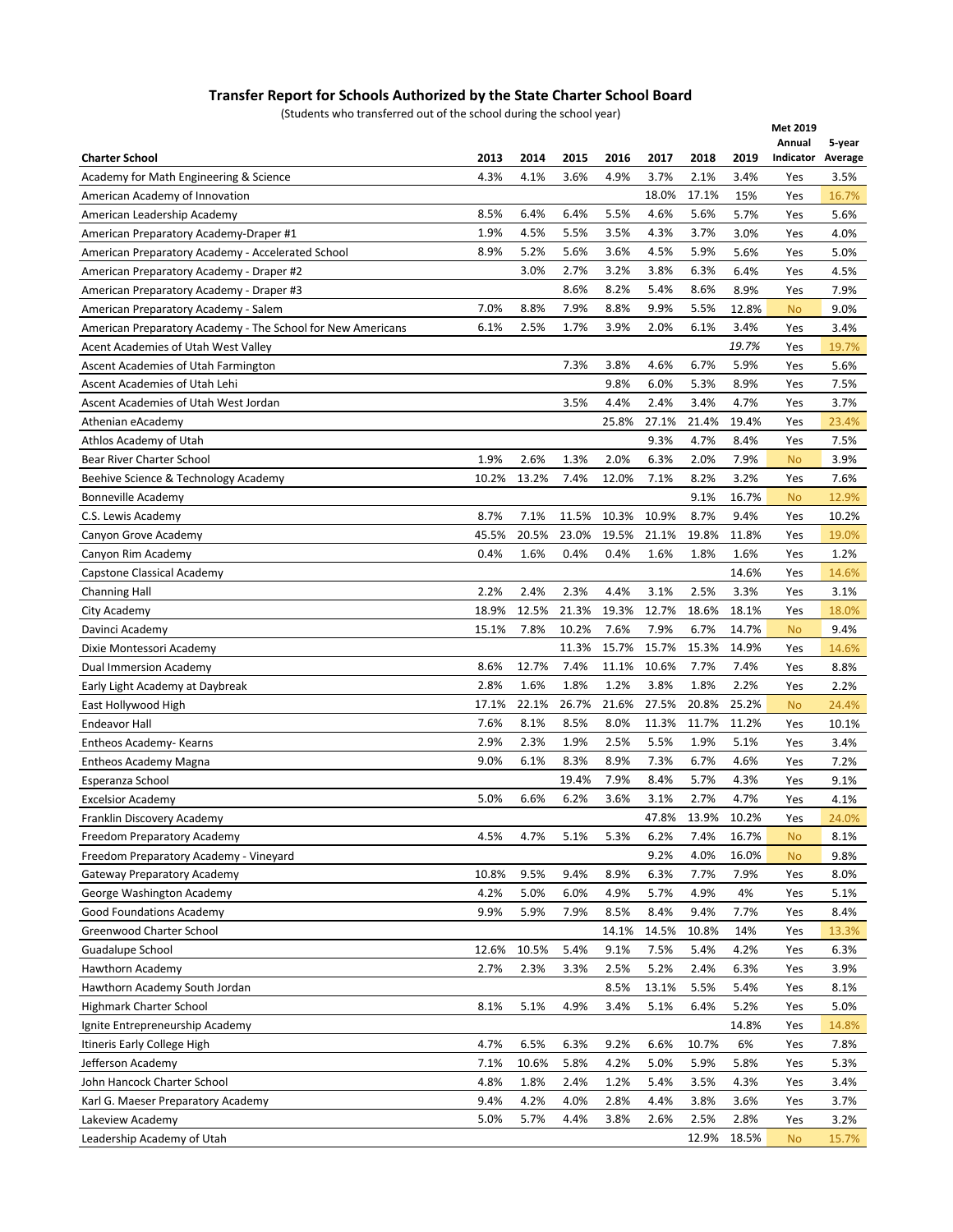|                                                     |       |       |       |       |       |       |       | Met 2019            |                   |
|-----------------------------------------------------|-------|-------|-------|-------|-------|-------|-------|---------------------|-------------------|
| <b>Charter School</b>                               | 2013  | 2014  | 2015  | 2016  | 2017  | 2018  | 2019  | Annual<br>Indicator | 5-year<br>Average |
| Leadership Learning Academy                         |       | 9.3%  | 9.3%  | 7.7%  | 6.2%  | 6.5%  | 6.3%  | Yes                 | 7.2%              |
| Leadership Learning Academy - Ogden                 |       |       |       |       |       | 21.3% | 22.5% | <b>No</b>           | 21.9%             |
| Legacy Preparatory Academy                          | 5.2%  | 5.2%  | 3.6%  | 4.0%  | 4.1%  | 2.6%  | 3.1%  | Yes                 | 3.5%              |
| Lincoln Academy                                     | 4.1%  | 5.1%  | 3.4%  | 4.7%  | 2.8%  | 3.3%  | 11.6% | <b>No</b>           | 5.2%              |
| Lumen Scholar Institute                             |       |       |       | 13.1% | 18.3% | 16.0% | 16.9% | Yes                 | 16.1%             |
| Mana Academy Charter School                         |       | 13.4% | 20.5% | 16.1% | 11.5% | 16.3% | 9.2%  | Yes                 | 14.7%             |
| Maria Montessori Academy                            | 6.4%  | 5.9%  | 6.6%  | 5.4%  | 7.1%  | 6.2%  | 10.2% | <b>No</b>           | 7.1%              |
| Merit College Preparatory Academy                   | 12.1% | 5.9%  | 2.5%  | 10.4% | 9.3%  | 13.5% | 11.2% | Yes                 | 9.4%              |
| Moab Charter School                                 | 5.4%  | 2.0%  | 13.6% | 1.9%  | 4.4%  | 10.1% | 20%   | <b>No</b>           | 10.0%             |
| Monticello Academy                                  | 3.6%  | 2.3%  | 2.2%  | 3.6%  | 6.5%  | 6.4%  | 7%    | Yes                 | 5.1%              |
| Mountain Heights Academy                            | 25.5% | 21.7% | 19.2% | 17.0% | 18.7% | 20.0% | 21.1% | <b>No</b>           | 19.2%             |
| Mountain West Montessori Academy                    |       |       | 8.4%  | 6.3%  | 8.5%  | 4.8%  | 5.9%  | Yes                 | 6.8%              |
| Mountainville Academy                               | 4.9%  | 3.9%  | 3.7%  | 5.2%  | 5.6%  | 5.4%  | 4.8%  | Yes                 | 5.0%              |
|                                                     | 1.5%  | 3.0%  | 2.0%  | 2.2%  | 1.7%  | 1.6%  | 1.9%  | Yes                 | 1.9%              |
| Navigator Pointe Academy                            | 5.3%  | 4.1%  | 4.9%  | 5.5%  | 4.4%  | 2.4%  | 3.4%  |                     |                   |
| No. UT. Acad. for Math Engineering & Science        |       |       |       |       |       |       | 2.4%  | Yes                 | 4.1%              |
| No. UT. Acad. for Math Engineering & Science Ogden  |       |       |       |       |       |       | 4.7%  | Yes                 | 2.4%              |
| Noah Webster Academy                                | 7.1%  | 5.1%  | 6.8%  | 4.9%  | 5.0%  | 4.4%  |       | Yes                 | 5.1%              |
| North Davis Preparatory Academy                     | 4.1%  | 5.1%  | 5.5%  | 4.2%  | 4.6%  | 3.8%  | 3.6%  | Yes                 | 4.3%              |
| North Star Academy                                  | 1.9%  | 1.0%  | 1.9%  | 1.4%  | 2.8%  | 2.1%  | 2.2%  | Yes                 | 2.1%              |
| Odyssey Charter School                              | 7.5%  | 4.8%  | 5.7%  | 7.4%  | 7.2%  | 5.1%  | 2.9%  | Yes                 | 5.7%              |
| Ogden Preparatory Academy                           | 4.5%  | 3.7%  | 4.2%  | 3.9%  | 2.9%  | 4.2%  | 2.7%  | Yes                 | 3.6%              |
| Pacific Heritage Academy                            | 36.7% | 16.5% | 15.4% | 19.7% | 13.2% | 12.5% | 13.5% | Yes                 | 14.9%             |
| Paradigm High School                                | 10.2% | 6.8%  | 8.7%  | 6.3%  | 6.9%  | 9.1%  | 6.9%  | Yes                 | 7.6%              |
| Pinnacle Canyon Academy                             | 9.9%  | 11.4% | 11.6% | 8.2%  | 8.0%  | 8.6%  | 9.3%  | Yes                 | 9.1%              |
| Promontory School of Expeditionary Learning         | 3.6%  | 3.1%  | 1.0%  | 2.9%  | 3.8%  | 5.3%  | 5.2%  | Yes                 | 3.6%              |
| Providence Hall                                     | 1.6%  | 3.2%  | 4.7%  | 3.8%  | 4.0%  | 4.7%  | 4%    | Yes                 | 4.2%              |
| Quest Academy                                       | 3.3%  | 5.6%  | 5.1%  | 4.4%  | 5.9%  | 4.0%  | 3.3%  | Yes                 | 4.6%              |
| Ranches Academy                                     | 5.7%  | 3.1%  | 3.7%  | 1.3%  | 5.2%  | 4.6%  | 1.5%  | Yes                 | 3.3%              |
| Reagan Academy                                      | 1.7%  | 2.5%  | 2.8%  | 2.0%  | 3.7%  | 2.3%  | 2.7%  | Yes                 | 2.7%              |
| Renaissance Academy                                 | 4.7%  | 4.6%  | 4.3%  | 5.8%  | 5.6%  | 3.8%  | 4.5%  | Yes                 | 4.8%              |
| Rockwell Charter High School                        | 10.3% | 10.3% | 10.7% | 8.8%  | 8.5%  | 9.5%  | 15.8% | <b>No</b>           | 10.6%             |
| Roots Charter High School                           |       |       |       | 21.1% | 25.4% | 25.5% | 19.7% | Yes                 | 22.9%             |
| Salt Lake Arts Academy                              | 1.0%  | 1.8%  | 1.0%  | 2.8%  | 4.4%  | 3.7%  | 2.0%  | Yes                 | 2.8%              |
| Scholar Academy                                     |       |       | 9.3%  | 3.3%  | 2.7%  | 5.1%  | 4.5%  | Yes                 | 5.0%              |
| Soldier Hollow Charter School                       | 10.0% | 7.9%  | 8.4%  | 7.7%  | 6.4%  | 9.5%  | 4.6%  | Yes                 | 7.3%              |
| Spectrum Academy                                    | 4.3%  | 7.2%  | 5.6%  | 5.6%  | 6.4%  | 6.3%  | 9.4%  | Yes                 | 6.6%              |
| Spectrum Academy - Pleasant Grove                   |       |       | 17.2% | 9.8%  | 3.6%  | 5.6%  | 4.8%  | Yes                 | 8.2%              |
| St. George Academy                                  |       |       |       |       |       | 19.1% | 16.0% | Yes                 | 17.5%             |
| Summit Academy- Draper Campus                       | 0.6%  | 1.4%  | 2.4%  | 2.3%  | 3.6%  | 2.9%  | 3.7%  | Yes                 | 3.0%              |
| Summit Academy - Bluffdale                          |       |       |       |       | 9.8%  | 7.2%  | 4.2%  | Yes                 | 7.1%              |
| Summit Academy - Independence                       |       |       | 10.6% | 4.0%  | 5.9%  | 4.3%  | 4.2%  | Yes                 | 5.8%              |
| Summit Academy High School                          | 9.6%  | 11.9% | 8.3%  | 12.4% | 11.2% | 10.9% | 9.6%  | Yes                 | 10.5%             |
| Syracuse Arts Academy                               | 2.7%  | 4.4%  | 1.7%  | 4.2%  | 5.2%  | 3.2%  | 4.3%  | Yes                 | 3.7%              |
| Syracuse Arts Academy - North                       |       |       |       | 3.3%  | 2.9%  | 3.3%  | 2.7%  | Yes                 | 3.1%              |
| Terra Academy                                       |       |       |       | 14.0% | 5.0%  | 6.2%  | 6.1%  | Yes                 | 7.8%              |
| The Center for Creativity, Innovation and Discovery |       |       |       |       |       | 8.9%  | 6.7%  | Yes                 | 7.8%              |
| Thomas Edison-North                                 | 3.6%  | 3.3%  | 3.5%  | 3.9%  | 2.5%  | 5.2%  | 6.2%  | Yes                 | 4.3%              |
| Thomas Edison - South                               | 3.7%  | 5.8%  | 6.1%  | 4.4%  | 5.3%  | 4.2%  | 16.3% | <b>No</b>           | 7.3%              |
| Timpanogos Academy                                  | 1.3%  | 4.1%  | 3.2%  | 3.0%  | 2.4%  | 3.8%  | 3.7%  | Yes                 | 3.2%              |
| <b>Treeside Charter School</b>                      |       |       |       |       |       | 19.8% | 13.5% | Yes                 | 16.6%             |
| Tuacahn High School for the Performing Arts         | 8.2%  | 11.7% | 9.3%  | 9.9%  | 6.3%  | 13.6% | 9.3%  | Yes                 | 9.7%              |
| Uintah River High                                   | 32.4% | 6.9%  | 24.3% | 18.6% | 17.1% | 16.3% | 7.5%  | Yes                 | 16.7%             |
| <b>Utah Connections Academy</b>                     | 29.0% | 33.7% | 25.8% | 26.0% | 24.8% | 23.7% | 33.6% | <b>No</b>           | 26.8%             |